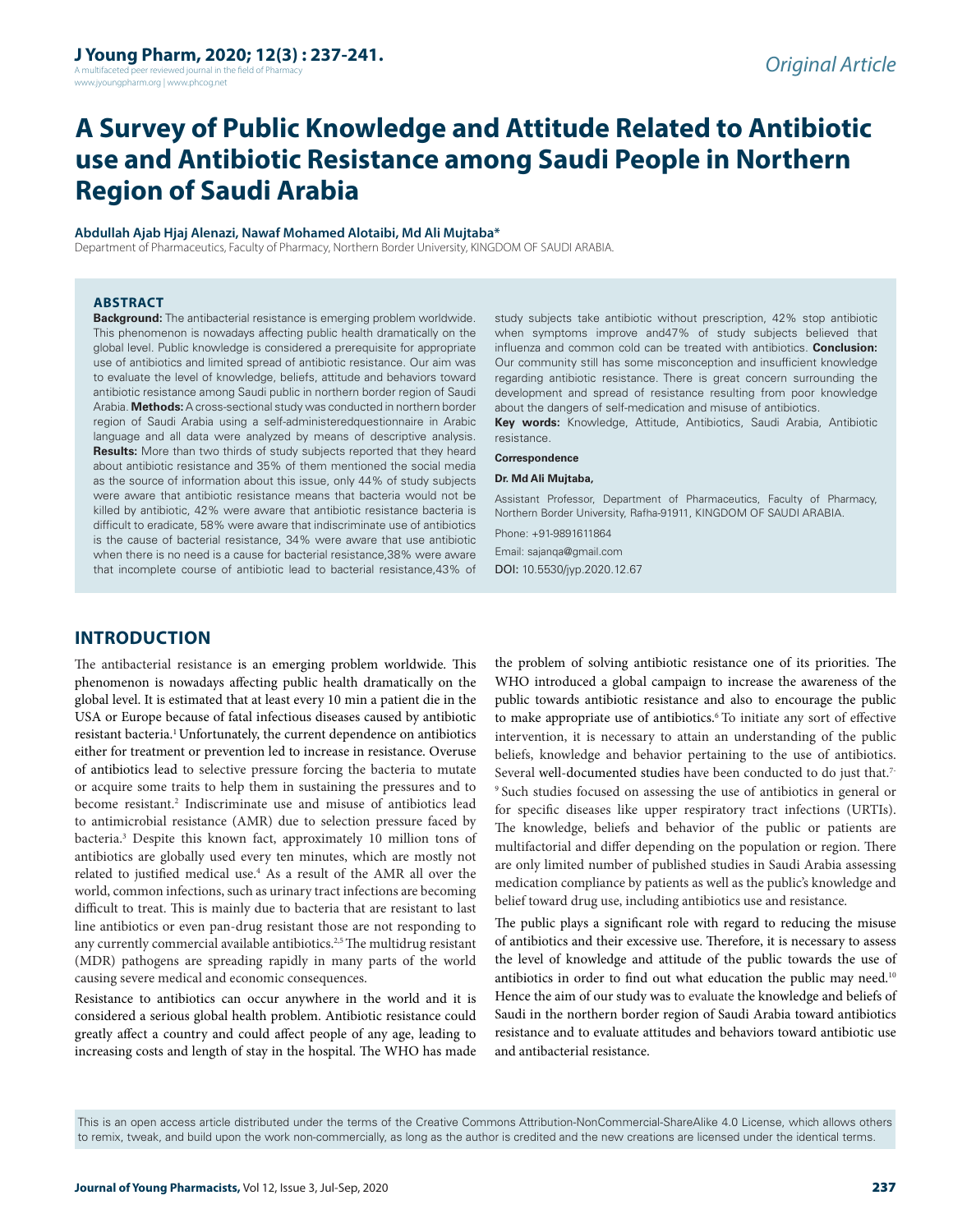## **MATERIALS AND METHODS**

This cross-sectional study was conducted during a period of three months from November 2018 to January 2019 in northern border region of Saudi Arabia using a validated questionnaire. The questionnaire was distributed online to a random sample of the people living in different regions of northern border region of Saudi Arabia. The questionnaire was divided into four main sections and consisted of 28 questions. The first part of the questionnaire was related to Socio-demographic data such as age, sex, education, nationality and marital status. The second section was composed of questions, which assessed knowledge and beliefs about antibiotic resistance in general. The third section regarding behaviors of antibiotic use and finally fourth section that showed attitude toward antibiotic use and antibacterial resistance among Saudi people of northern region. The Inclusion criteria for this study were Saudi males and females above the age of 16 years, agree to participate in the study and not work in health sector. The questionnaire was tested for its readability and understanding to the public before distribution. All participants were asked to answer all questions and incomplete questionnaires were omitted from the study. All data were analyzed by using SPSS version 20(IBM, Chicago, IL). The suggestive analysis was used to pick the demographic information in rates and percentages. The variations between the two groups are compared with the use of the chisquare test. A *p*-value of < 0.05 was considered statistically significant.

## **RESULTS**

The number of respondents included in the survey was 1095, with the majority,64% being female. The socio-demographic characteristics of the respondents are presented in Table 1. The largest percentage of the participants (32%) was in the age range of 25-34 years and 27% in the age range of 16-24 years. Most of the participants were university graduates (43%) and married (57%).

The knowledge and beliefs of antibiotics resistance on the part of the study participant was elicited by using twelve statements (Table 2). The majority of the participants (67%) heard about antibiotic resistance and 35%of them mentioned the social media as the source of information about this issue while 17% mentioned the pharmacist as the source of information( $p$ <0.05). Only 44% ( $p$ <0.05) of study subjects were aware that antibiotic resistance means that bacteria would not be killed by the antibiotics,  $42\%$  ( $p<0.05$ ) were aware that antibiotic resistance bacteria is difficult to eradicate, 58% ( $p$ <0.05) were aware that indiscriminate use of antibiotics is the cause of bacterial resistance,  $34\%$  ( $p = 0.009$ ) were aware that use antibiotic when there is no need is a cause for bacterial resistance, 38% ( $p = 0.048$ ) were aware that incomplete course of antibiotic lead to bacterial resistance, 53% (*p*<0.05) were aware that overuse of antibacterial lead to bacterial resistance, 44% (*p*<0.05) believed that longer duration of antibiotic increase bacterial resistance, 41% (*p*<0.05) were aware that resistant bacteria can be transmitted from patient to another, 51% ( $p$ <0.05) believed that antibiotic resistance occurs due to resistance in the body not the bacteria, 30% believed that antibiotic can be stopped when the patient feel better.

Figure 1 represents the behavior of study subjects towards antibiotics use. A large percentage (43%) of study subjects take antibiotic without prescription, 63% reported taking antibiotic according to instructions, 42% stop antibiotic when symptoms improve, 39% reported taking advise about antibiotic from pharmacist in private pharmacy.

Attitudes of participant towards antibiotic use and antibacterial resistance are presented in Table 3. Large percentage (47%; *p*<0.05) of study subjects believed that influenza and common cold can be treated with antibiotics,  $48\%(p<0.05)$  believed that antibiotic resistance is a problem can affect them or their family, 44% (*p*<0.05) believed that

wrong concept of antibiotic resistance is not present here but present in other countries,  $48\%$  ( $p<0.05$ ) believed that that antibacterial resistance is a worldwide problem, 39% (*p*<0.05) believed that antibacterial resistance is only problem for people who regularly take antibiotics and  $56\%$  ( $p<0.05$ ) believed that health care workers can help in limiting bacterial resistance.

## **DISCUSSION**

The present study conducted with the aim to assess knowledge, belief, attitude and behavior of Saudi population towards overuse of antibiotics and antibiotic resistance in northern border region in Saudi Arabia. Less than half of the study participants  $(48\%; p<0.05)$  were aware that antibacterial resistance is a worldwide problem and also less than half (48%; *p*<0.05) were aware that antibiotic resistance is a problem that can affect them or their families. This result is similar to previous studies where most of the participants did not give importance to the prevalence of the antibiotic resistance.11,12 The insufficient awareness about the antimicrobial resistance indicates the need for education interventions using clinical problems which depicts the hazardous effects of antibiotic resistance, can be used to improve as well as make them alert on present and future consequences, which encourages the correct usage of antibiotics by avoiding the resistance which increased all over the world.<sup>13</sup>

There are some wrong beliefs noticed in the attitude of the respondents lead to inappropriate use of antibiotic.  $42\%$  ( $p<0.05$ ) of study subjects believe that antibiotic can be stopped when symptoms improve. Similar reports were seen in another study.<sup>14</sup> Almost, 47% ( $p$ <0.05) of study subjects believed that antibiotics can be taken for common cold and influenza and which is much higher than reported in previous study by Afzal *et al*. 2013(22.7% were not aware that cold and flu not bacterial diseases).15 However this result is less that reported in previous studies have shown that about 60% and more of their participants believed that antibiotics should be prescribed during cold of viral etiology.<sup>16</sup> such wrong and mistaken beliefs may lead to indiscriminate use of antibiotic resulting in increased bacterial resistance.17Antibiotic treatment is not necessary in otherwise healthy young adults with common cold because common cold is a viral infection and bacterial co-infection are rare.<sup>18</sup>

#### **Table 1: Demographic characteristics of study subjects (n=1095).**

| <b>Variable</b> | <b>Categories</b>    | Frequency (n) | Percentage (%) |
|-----------------|----------------------|---------------|----------------|
| Sex             | Male                 | 398           | 36%            |
|                 | Female               | 697           | 64%            |
| Age             | $16-24$ years        | 291           | 27%            |
|                 | $25-34$ years        | 355           | 32%            |
|                 | 35-44 years          | 249           | 23%            |
|                 | $45-54$ years        | 118           | 11%            |
|                 | 55-64 years          | 68            | 6%             |
|                 | 65 years and older   | 14            | 1%             |
| Education       | Secondary education  | 271           | 25%            |
| Diploma         |                      | 219           | 20%            |
|                 | University education | 473           | 43%            |
|                 | Master               | 63            | 6%             |
|                 | Doctorate            | 17            | 2%             |
| Social status   | Married              | 629           | 57%            |
|                 | Not married          |               | 43%            |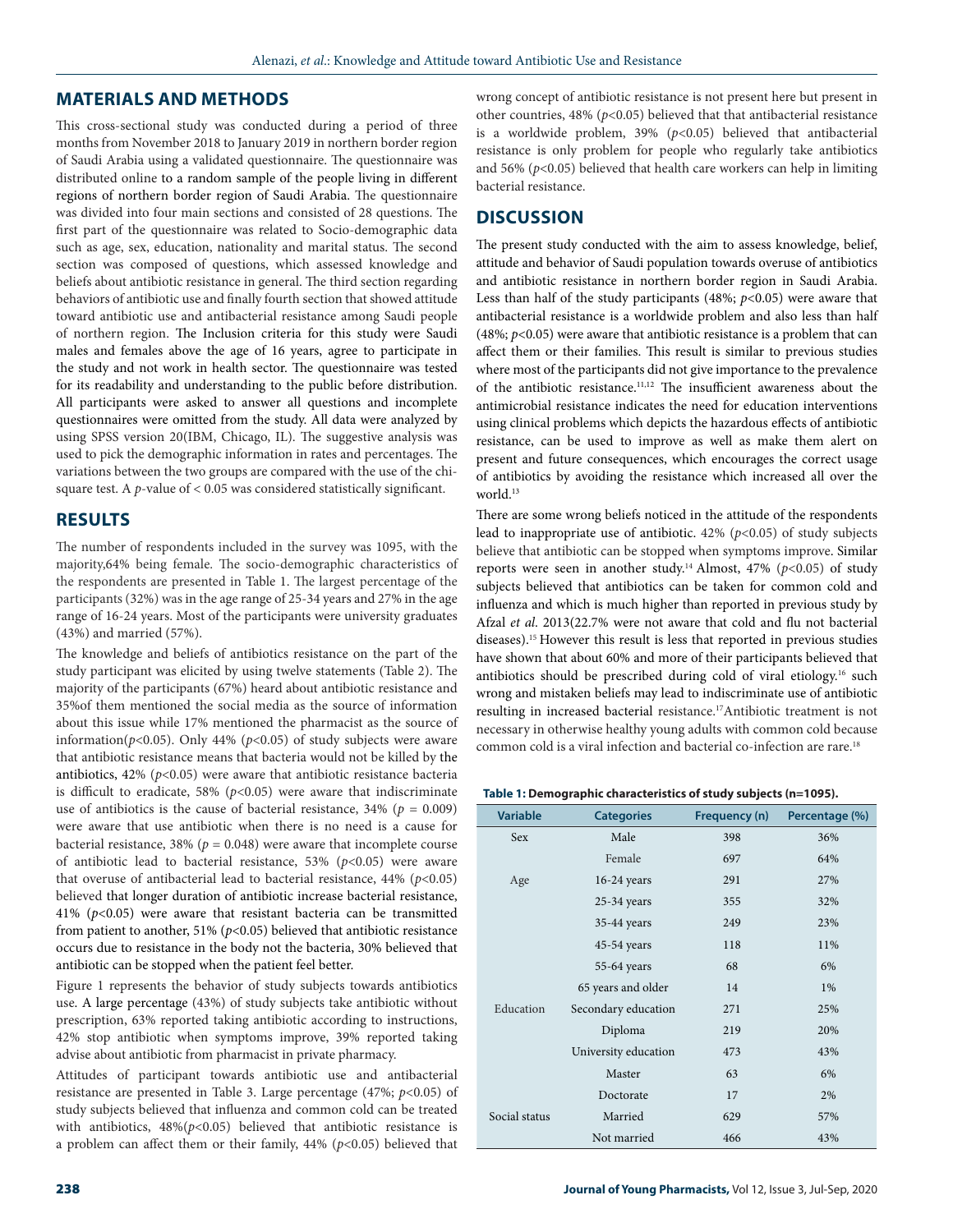|                                                           |                                 |                  |                   | *p-Value |
|-----------------------------------------------------------|---------------------------------|------------------|-------------------|----------|
| <b>Statement</b>                                          | <b>Categories</b>               | <b>Frequency</b> | <b>Percentage</b> |          |
| Have you ever heard about<br>antibiotic resistance?       | Yes                             | 730              | 67%               | < 0.05   |
|                                                           | N <sub>o</sub>                  | 365              | 33%               |          |
| Your source of information about<br>antibiotic resistance | Social media/<br>media          | 385              | 35%               | <0.05    |
|                                                           | Friends/relatives               | 161              | 15%               |          |
|                                                           | Pharmacist                      | 187              | 17%               |          |
|                                                           | Physician                       | 180              | 16%               |          |
| Antibiotic resistance means that                          | Yes                             | 484              | 44%               | < 0.05   |
| bacteria would not be killed by<br>antibiotic             | N <sub>o</sub>                  | 285              | 26%               |          |
|                                                           | Don't know                      | 326              | 30%               |          |
| Antibiotic resistance bacteria is                         | Yes                             | 460              | 42%               | < 0.05   |
| difficult to eradicate                                    | N <sub>o</sub>                  | 326              | 30%               |          |
|                                                           | Don't know                      | 309              | 28%               |          |
| Indiscriminate use of antibiotics is                      | Yes                             | 639              | 58%               | < 0.05   |
| the cause of bacterial resistance                         | No                              | 232              | 21%               |          |
|                                                           | Don't know                      | 224              | 20%               |          |
| Use antibiotic when there is                              | Yes                             | 373              | 34%               | 0.009    |
| no need is a cause for bacterial                          | No                              | 411              | 37%               |          |
| resistance                                                | Don't know                      | 311              | 29%               |          |
| Incomplete course of antibiotic                           | Yes                             | 411              | 38%               | 0.048    |
| lead to bacterial resistance                              | N <sub>o</sub>                  | 361              | 29%               |          |
|                                                           | Don't know                      | 323              | 33%               |          |
| Overuse of antibacterial lead to                          | Yes                             | 577              | 53%               | < 0.05   |
| bacterial resistance                                      | No                              | 266              | 24%               |          |
|                                                           | Don't know                      | 252              | 23%               |          |
| Longer duration of antibiotic                             | Yes                             | 482              | 44%               | < 0.05   |
| increase bacterial resistance                             | N <sub>o</sub>                  | 291              | 27%               |          |
|                                                           | Don't know                      | 322              | 29%               |          |
| Resistant bacteria can be                                 | Yes                             | 454              | 41%               | < 0.05   |
| transmitted form patient to                               | N <sub>o</sub>                  | 309              | 28%               |          |
| another                                                   | Don't know                      | 323              | 30%               |          |
| Antibiotic resistance occur due                           | Yes                             | 558              | 51%               | < 0.05   |
| to resistance in the body not the                         | No                              | 233              | 21%               |          |
| bacteria                                                  | Don't know                      | 304              | 28%               |          |
| In your opinion, antibiotic can be<br>stopped             | After completing<br>the course  | 561              | 51%               |          |
|                                                           | When the patient<br>feel better | 331              | 30%               |          |
|                                                           | I don't know                    | 203              | 18%               |          |

#### **Table 2: Knowledge and beliefs of study subjects about antibiotic resistance. (***n***=1095).**

**\****p*-Value Calculated with chi-square test.

**\****p*-value 0≤0.05 consider as significant.

The results of the present study indicate that participants lack sufficient awareness about the bacterial resistance. Less than half (44%; *p*<0.05) of the participants were aware that antibiotic resistance means that bacteria would not be killed by antibiotic. The present study showed that (43%; *p*<0.05) of participants take antibiotics without prescription which is similar to another study performed in Saudi Arabia which confirmed that 48% of participants reported using antibiotics without consulting a

physician.19 An addition, reports from neighboring countries including Iraq, Egypt, Jordan and Palestine as well as other parts of the globe showed the imprudent, overuse and self-medication with antibiotics.<sup>20-24</sup> Although (38%; *p*<0.05) of participants were aware that incomplete course of antibiotic lead to bacterial resistance, a large percentage of our study subjects (42%; *p*<0.05) reported that they would stop antibiotic when symptoms improve. Comparing our results with the previous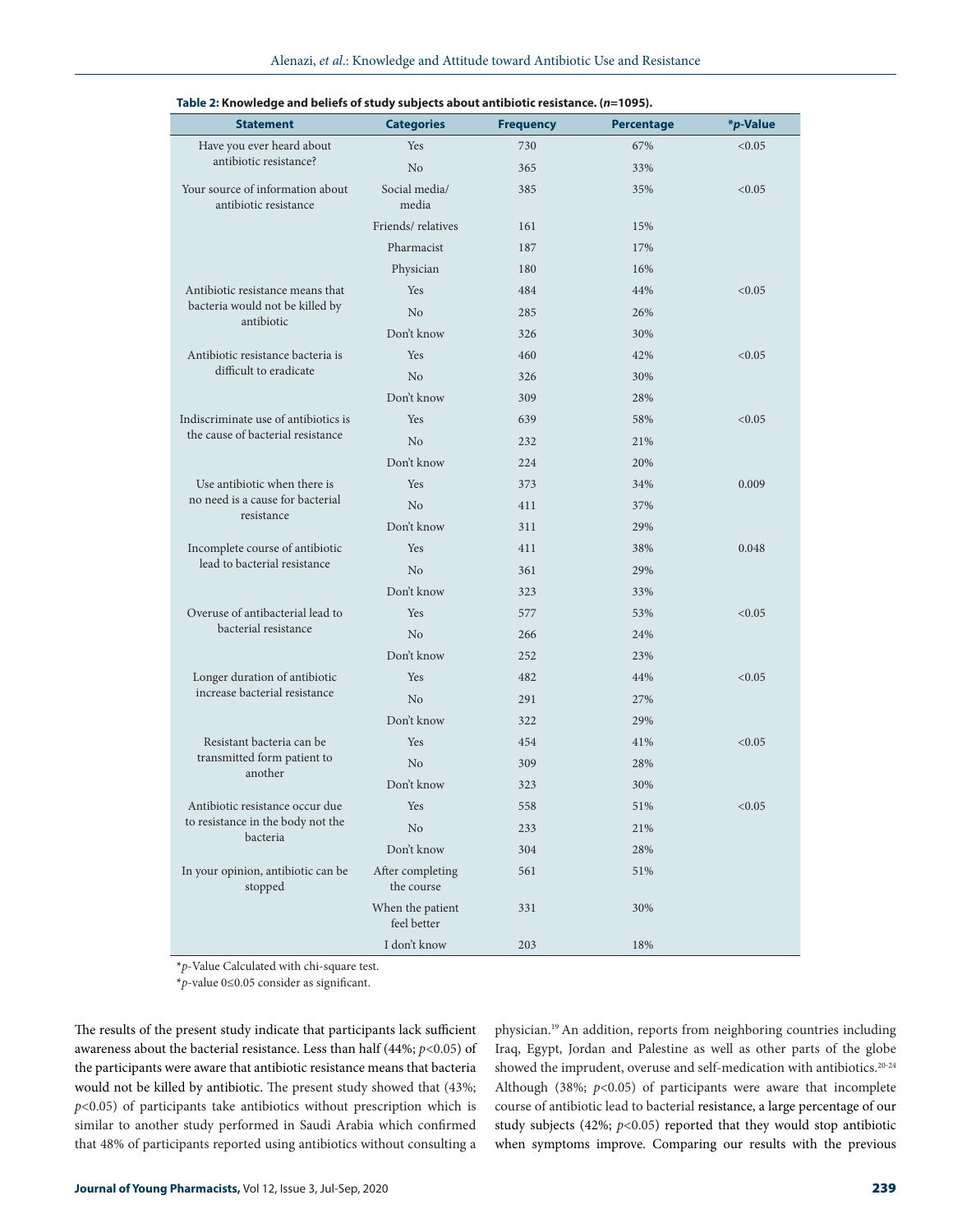| <b>Statement</b>                                      | <b>Categories</b> | <b>Frequency</b> | <b>Percentage</b> | *p-Value |
|-------------------------------------------------------|-------------------|------------------|-------------------|----------|
| Influenza and common cold can be                      | Yes               | 518              | 47%               | < 0.05   |
| treated with antibiotics                              | N <sub>o</sub>    | 341              | 31%               |          |
|                                                       | Don't know        | 236              | 22%               |          |
| Antibiotic resistance is a problem can                | Yes               | 530              | 48%               | < 0.05   |
| affect me or my family                                | N <sub>o</sub>    | 246              | 22%               |          |
|                                                       | Don't know        | 319              | 29%               |          |
| Wrong concept of antibiotic resistance                | Yes               | 487              | 44%               | < 0.05   |
| is not present here but present in other<br>countries | N <sub>o</sub>    | 269              | 25%               |          |
|                                                       | Don't know        | 339              | 31%               |          |
| Antibacterial resistance is a worldwide               | Yes               | 523              | 48%               | < 0.05   |
| problem                                               | N <sub>o</sub>    | 235              | 21%               |          |
|                                                       | Don't know        | 337              | 31%               |          |
| Antibacterial resistance is only problem              | Yes               | 432              | 39%               | < 0.05   |
| for people who regularly take antibiotics             | No                | 327              | 30%               |          |
|                                                       | Don't know        | 336              | 31%               |          |
| Health care workers can help in limiting              | Yes               | 614              | 56%               | < 0.05   |
| bacterial resistance                                  | N <sub>o</sub>    | 218              | 20%               |          |
|                                                       | Don't know        | 263              | 24%               |          |

**\****p*-Value Calculated with chi-square test.

**\****p*-value 0≤0.05 consider as significant.



**Figure 1:** Behaviors of study subjects toward antibiotic use.

study of Belkina *et al*. 2014 showed that 38.8% of the respondents stop taking antibiotic if they feel bettershowing that we have a worse result this means that most of the respondents have insufficient awareness in this issue.<sup>25</sup>

Our study results indicate poor awareness and wrong practice pattern toward antibiotic use among Saudi people which is consistent with many studies in KSA revealed a poor knowledge and wrong practice pattern among most of the Saudi subjects. In Riyadh, about 77.6% (*p*<0.05) of adult subjects would buy antibiotics without prescriptions.<sup>26</sup>Also, a high incidence of antibiotic misuse was found among 38.7% of pediatric and 57.8% of adult emergency department at the King Abdullah international medical research center.27 In addition, the antibiotic misuse was associated with a high rate of infection in a community hospital in KSA.28

Self-medication is associated with little guidance regarding appropriate antibiotic selection for individual symptoms and safe practices to minimize adverse effects even when provided by a pharmacist.<sup>29,30</sup> In our study, the majority of respondents who self-medicate identified pharmacists in private pharmacy as the main source of information. The potential for adverse events is known. Generally, pharmacy staff didn't inquire about patient's allergies, didn't explain potential side effects and also predispose the patient to drug interactions, super infection and also administration of antibiotic which is not suitable for diagnosis lead to higher bacterial resistance.<sup>31</sup>

## **CONCLUSION**

Our community still has some misconceptions and insufficient knowledge regarding antibiotic resistance. There is great concern surrounding the development and spread of resistance resulting from poor knowledge about the dangers of self-medication and misuse of antibiotics. Poor knowledge and attitude toward antibiotic use in Saudi community must be corrected. Raising public and medical awareness of AMR is an important element that is urgently needed to tackle AMR in Saudi Arabia. Health education on antimicrobial resistance at all levels is imperative, which can be achieved through health educational campaigns to educate the population regarding the usage of antibiotics and the complications of the misuses and what are the indications of antibiotics to improving the antimicrobial use and to correct false beliefs about antibiotics. Multilevel and nationwide campaign in Saudi Arabia is needed to align with the world antibiotic awareness week. The success of the campaign can be dependent on the tailored and relevant content and key messages that are designed after formative research. The increasing use of social media platform in the country can help to disseminate awareness messages. Large scale future studies are needed to measure